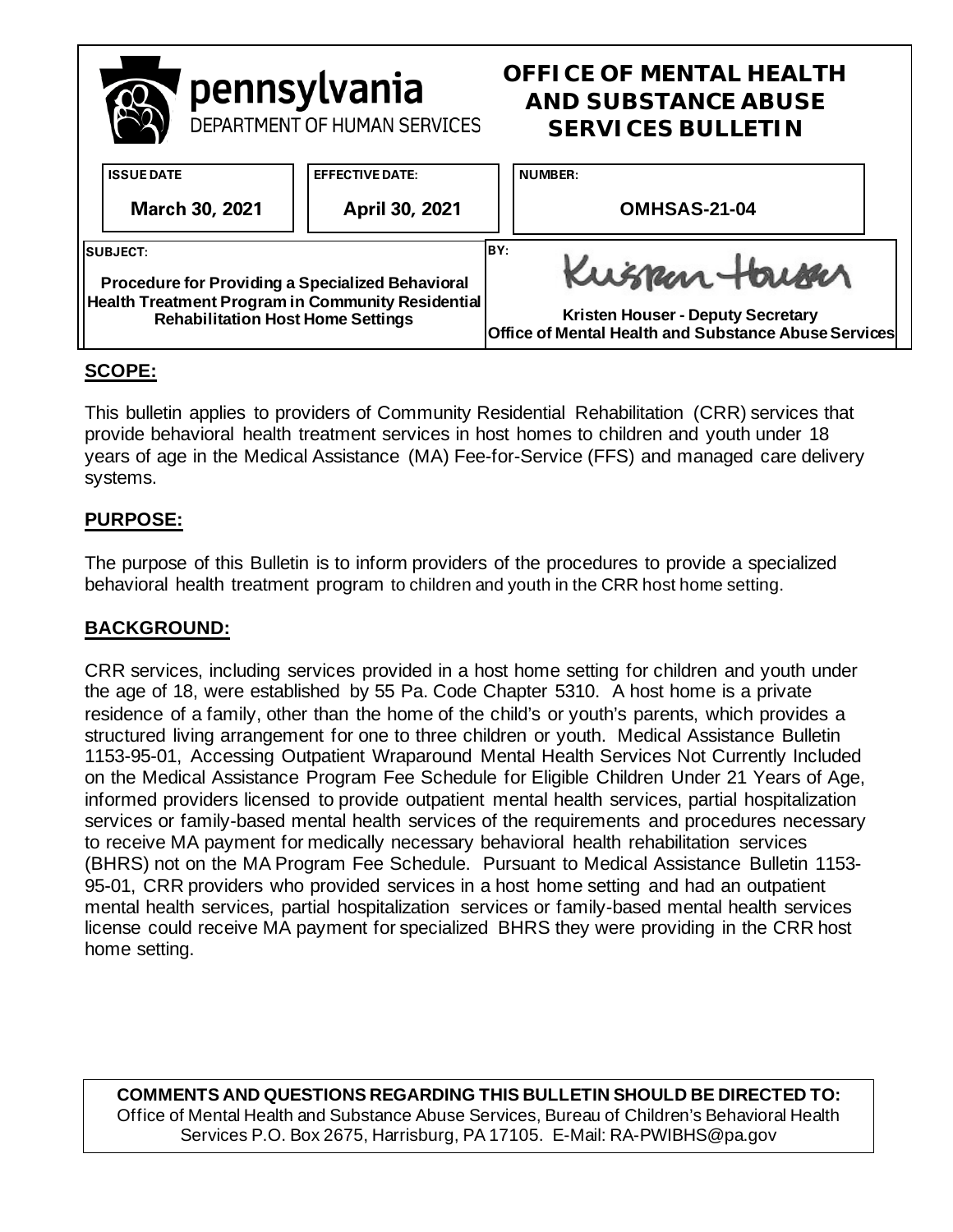On October 19, 2019, the Department promulgated 55 Pa. Code Chapters 1155 and 5240, which codified the minimum standards for licensing and MA payment conditions for agencies that deliver Intensive Behavioral Health Services (IBHS) to children, youth, and young adults under 21 years of age with mental, emotional and behavioral health needs. The regulations replaced the requirements for BHRS previously set forth in bulletins issued by the Department. Because IBHS replaced BHRS, BHRS will not be compensable after January 17, 2021.

Specialized behavioral health treatment provided in the CRR host home setting are not considered IBHS. Because the behavioral health treatment component provided in a CRR host home setting cannot be provided through IBHS, the Department is issuing procedures for how CRR providers who provide services in a host home setting can continue to provide specialized behavioral health treatment.

## **DISCUSSION:**

Many children and youth who receive services in a host home have unique needs which require specialized treatment programs beyond the host home requirements established by 55 Pa. Code Chapter 5310. After obtaining stakeholder feedback, the Department is issuing procedures for host home providers who wish to provide a specialized behavioral health treatment program in a host home setting.

Not every child or youth who resides in a host home or foster home requires a specialized behavioral health treatment program. Children and youth residing in a host home or foster home continue to have access to the full range of behavioral health services available to all children and youth and are not required to receive behavioral health treatment in a host home setting. Behavioral health services that may be more appropriate include, but are not limited to, outpatient mental health services, family-based mental health services, partial hospitalization services, and IBHS.

### **PROCEDURE:**

**Existing providers:** Providers who are currently approved to provide BHRS in a host home setting shall complete the following steps by the effective date of this bulletin:

- Submit an updated service description consistent with Attachment A to your regional Office of Mental Health and Substance Abuse Services (OMHSAS) field office for approval.
- Once the service description is approved, the approval letter will be added to your existing CRR Host Home (52/523) enrollment file.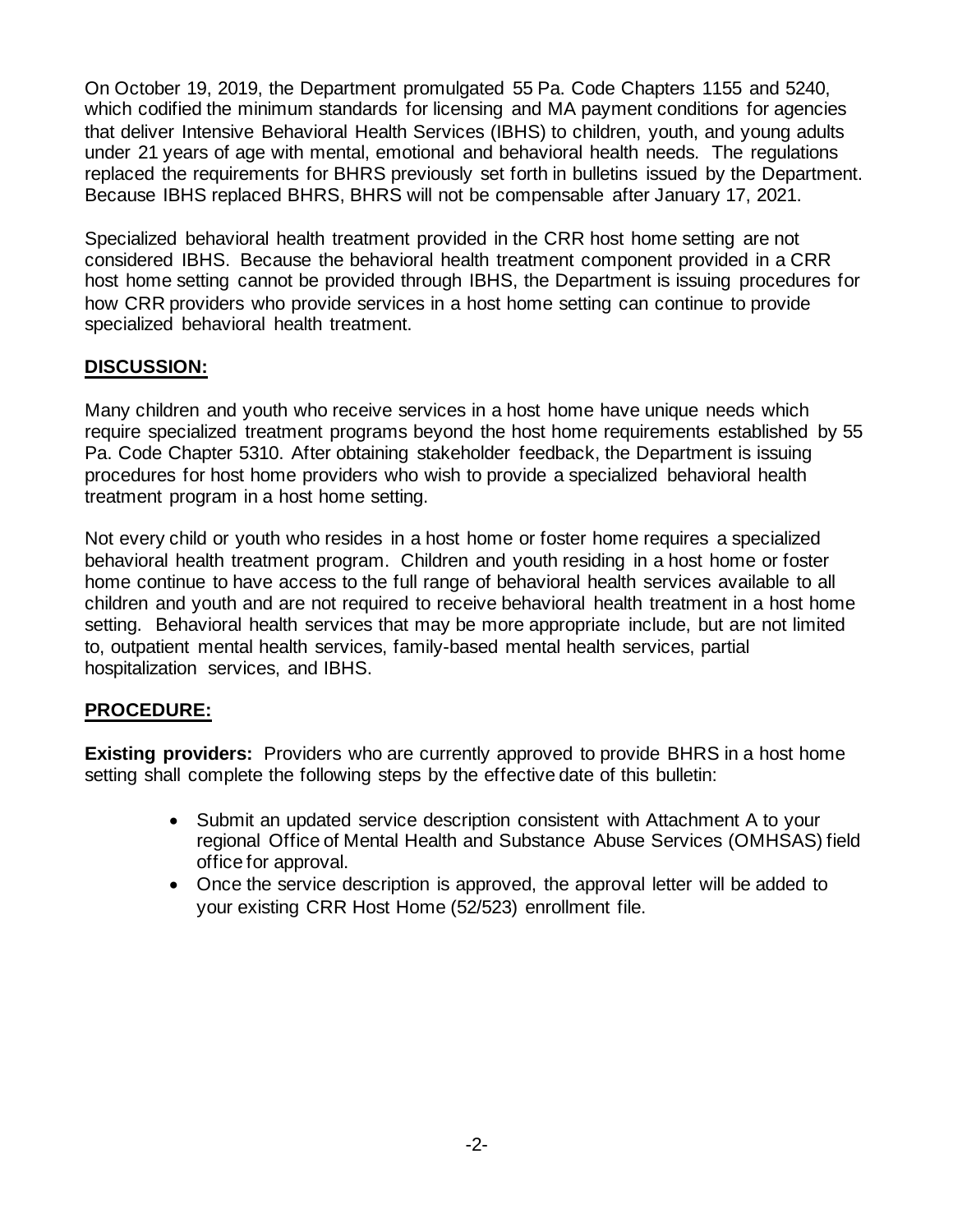**New providers**: Entities that are not currently licensed as a CRR provider and want to provide specialized behavioral health treatment in the host home setting shall complete the following steps:

- Submit a service description consistent with Attachment A to your regional OMHSAS field office for approval.
- Submit an application for a CRR License. Instructions regarding the licensing process can be found at: [https://www.dhs.pa.gov/providers/Clearances-and-](https://www.dhs.pa.gov/providers/Clearances-and-Licensing/Pages/App-for-License.aspx)[Licensing/Pages/App-for-License.aspx.](https://www.dhs.pa.gov/providers/Clearances-and-Licensing/Pages/App-for-License.aspx)
- After the service description has been approved and the entity has received a CRR license, the entity should submit an application to enroll in the MA Program. The online enrollment application is available on the Department's website at [https://provider.enrollment.dpw.state.pa.us.](https://provider.enrollment.dpw.state.pa.us/) The entity will need to separately enroll each licensed service location in the MA Program. Enrollment questions should be directed to the Office of Medical Assistance Programs (OMAP). Please use the following contact information: OMAP Inquiry Line 1-800-537- 8862 or e-mail at [RA-ProvApp@pa.gov.](mailto:RA-ProvApp@pa.gov)
- Submit the specialized behavioral health treatment program's detailed budget for a twelve-month period to your regional OMHSAS field office. Upon the issuance of a rate letter, the rate will be added to the enrollment file.

**Procedure code:** Specialized behavioral health treatment in a host home setting should be billed using procedure code H0019.

**Continuity of service:** Due to the transition from BHRS, OMHSAS is outlining existing requirements to ensure all CRR providers who provide services in a host home setting understand the eligibility requirements listed below for specialized behavioral health treatment services.

Provider eligibility for MA payment:

- Provider must have a current CRR host home license
- Provider must be enrolled in MA as a host home provider
- Provider must have an approved service description

Previously in addition to being licensed as a CRR, providers who served children and youth and provided specialized behavioral health treatment were required to have an outpatient mental health services, partial hospitalization services or family-based mental health services license. Providers are now only required to have a CRR license. Providers were also required to have a service description to obtain a CRR license and a separate service description for the specialized behavioral health treatment program in a host home setting. Providers may now have one service description that addresses both the requirements to obtain a CRR license and the specialized behavioral health treatment they will be providing.